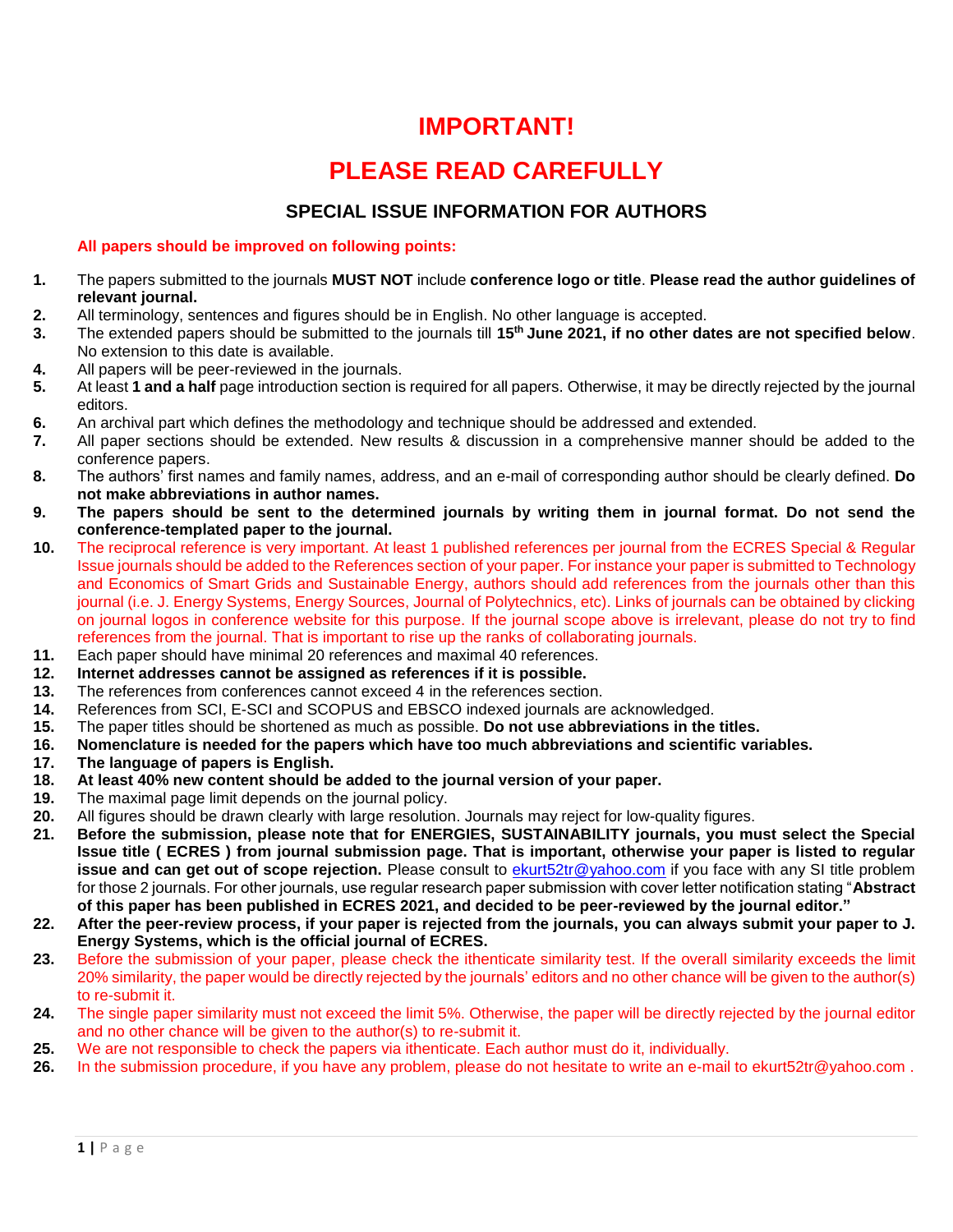#### **A) Proceedings of the Institution of Mechanical Engineers, Part A: Journal of Power and Energy (SCI-indexed, SCOPUS-indexed)**

Information can be found at<https://journals.sagepub.com/author-instructions/PIA> For further questions: p.childs@imperial.ac.uk

|     | Towards integration of carbon capture and storage approaches in<br>waste processing technologies | Maris Klavins, Dmitry Porshnov                                            |
|-----|--------------------------------------------------------------------------------------------------|---------------------------------------------------------------------------|
| 66  | Review of Thomson heat                                                                           | Yuri G. Gurevich, Igor Lashkevych, Viktor Matsyuk                         |
| 83  | Supercritical CO2 binary mixtures for brayton power cycles                                       | Paul Tafur-Escanta, Robert Valencia-Chapi, Luis Coco-Enríquez, Javier     |
|     | complex configurations coupled to solar thermal energy plants                                    | Muñoz-Antón                                                               |
| 93  | Energetic and financial evaluation of a solar-powered absorption                                 | Evangelos Syngounas, Dimitrios Tsimpoukis, Stavros D. Anagnostatos, Maria |
|     | chiller integration into a CO2 commercial refrigeration system                                   | K. Koukou, Michail Gr. Vrachopoulos                                       |
|     | Computational modeling of a 2D Vanadium redox flow battery cell                                  | Iñigo Aramendia, Joseba Martinez-Lopez, Unai Fernandez-Gamiz, Mirko       |
| 214 |                                                                                                  | Messaggi, Matteo Zago, Ekaitz Zulueta, Jose Manuel Lopez-Guede            |

#### **B)Journal of Energy Systems (SCOPUS-indexed, Q3 journal)**

|     | Is exergy destruction minimization the same thing with energy efficiency<br>maximization?                                           | Birol Kılkış                                                                                                                                  |
|-----|-------------------------------------------------------------------------------------------------------------------------------------|-----------------------------------------------------------------------------------------------------------------------------------------------|
|     | A state-of-the-art: DC-to-DC converters for fuel cell vehicular power train -<br>power electronics in fuel cell technology          | Sanjeevikumar Padmanaban                                                                                                                      |
|     | Next-generation smart grids: Power electronics dominated power systems                                                              | Sertaç Bayhan                                                                                                                                 |
|     | The co-simulation studies of the power electronic circuits with FEA software                                                        | Selami Balcı                                                                                                                                  |
|     | IoT with green energy                                                                                                               | Sudan Jha                                                                                                                                     |
| 30  | Promissing HDR project in the North Caucasus                                                                                        | Alan Lolaev, Anatoly Gurbanov, Victor Gazeev, Aleksey Lexin, Aleksan<br>Oganesyan                                                             |
| 34  | System integration and data models to support smart grids energy<br>trading                                                         | Silva Fábio, O'Leidhin Eoin, Tahir Farah, Mould Karen, O'Regan Brian                                                                          |
| 47  | A two-step metal-assisted chemical etching process for formation of<br>silicon nanowires based black silicon                        | Hazem ElGhonimy, Talal Albugami, Ahmed ElNaggar, Mohamed Abdel-<br>Rahman                                                                     |
| 59  | Estimating of the output voltage parameters for T-type Inverter with<br>ANN                                                         | Tugba Atar, Selami Balci, Ahmet Kayabasi                                                                                                      |
| 63  | Analysis of positive output buck-boost topology with extended<br>conversion ratio                                                   | Nagi Reddy Bandi, Sahithi Priya Kosika, Manish Patel Gadam,<br>Jagadhishwar Banoth, Ashok Banoth, Srikanth Koundinya                          |
| 80  | Selection of the suitable greenhouse orientation on the basis of<br>energy saving                                                   | Quazzani Chahidi Laila, Mechagrane Abdellah                                                                                                   |
| 84  | A Review of the life cycle assessments of Brazilian biodiesel                                                                       | Costa Marina W., Oliveira Amir A. M.                                                                                                          |
| 86  | Ageing effect evaluation of PV installation after 10 years continuous<br>operation                                                  | Nikolay Tyutyundzhiev, Plamen Tsankov, Konstantin Lovchinov,<br>Gergana Alexieva                                                              |
| 95  | Technological ecovillages: auto sustainable urban pilots in the<br>community of Llucanayacu in Chazuta, San Martin, Peru            | Bartra Gardini Gumercindo, Pastrana Diaz Nerida del Carmen, Fu<br>Pastrana Enzo Yen Gen                                                       |
| 97  | Optimization of an offshore wind jackets manufacturing project<br>through an investment analysis using 3D discrete-event simulation | Adolfo Lamas Rodríguez, Santiago José Tutor Roca, Inés Taracido López                                                                         |
| 103 | Assessments of global warming potential of Brazilian biodiesel                                                                      | Costa Marina W., Oliveira Amir A. M.                                                                                                          |
| 114 | Economic aspects of market formation reactive power in electric<br>power industry                                                   | Vladimir Kolibaba, Konstantin ZHabin, Vladimir Velikorossov, Sergey<br>Filin, Ona Rakauskiene, Alexey Yakushev                                |
| 116 | A innovative methodology for visual impact assessment of wind<br>power plants                                                       | <b>Blois Luciano</b>                                                                                                                          |
| 136 | Predicting cost of farm-based biogas plants                                                                                         | Arash Samizadeh Mashhadi, Noori M. Cata Saady, Carlos Bazan                                                                                   |
| 144 | The place of biopolymer-based composites in energy-efficiency<br>architectural design                                               | Filiz Bal Koçyiğit, Elmas Pak, Cahit Canberk, Gülsen Bilge Ülkü, Ece Dinç,<br>Barış Koçyiğit, Hatice Mehtap Öz, Oğuz Emrah Turgut, Ercan Köse |
| 166 | Bioinspired polymer materials for thermal management of heating<br>and cooling in buildings                                         | Stiubianu George, Bargan Alexandra, Dascalu Mihaela, Racles Carmen,<br>Bele Adrian, Tugui Codrin, Ursu Cristian, Cazacu Maria                 |
| 169 | The possibility of integrating electricity through renewable sources in<br>Sazani Island                                            | Driada Mitrushi, Urim Buzra, Daniela Topciu, Eduart Serdari, Valbona<br>Muda                                                                  |
| 186 | Differential settlement of pile foundation for wind turbine tower on<br>multilayered subsoil                                        | Dyka Ireneusz, Jolanta Harasymiuk                                                                                                             |
| 189 | Level of meeting the needs for solar energy for hot water production<br>in the Ionian coast of Albania                              | Halili Daniela, Serdari Eduart, Mitrushi Driada, Buzra Urim                                                                                   |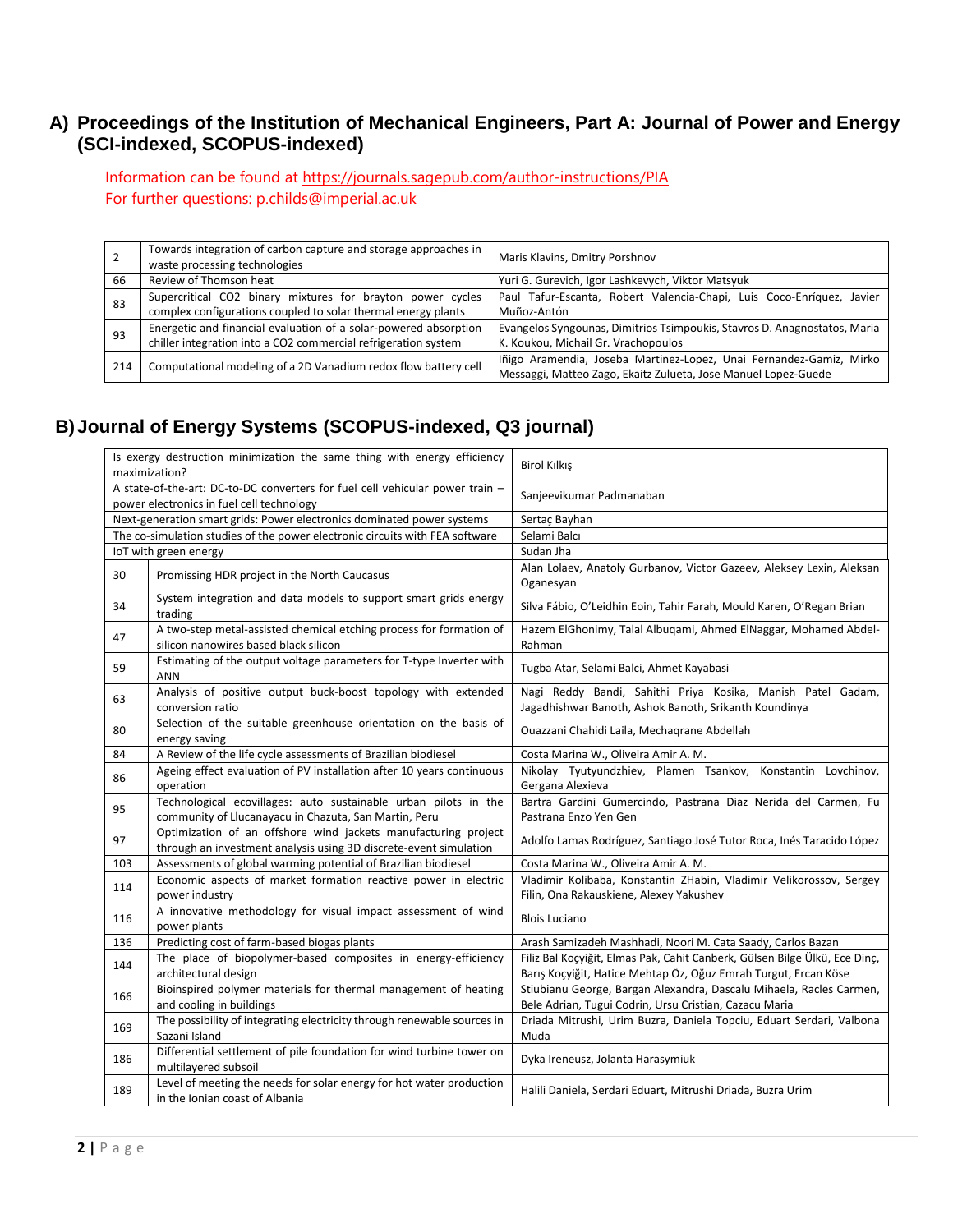| 202 | Effect of substrate rotation speed on the optical, and electrical<br>properties of TiO2/FTO blocking layer fabricated by Spin-Coating | Abdullah Atılgan, Abdullah Yıldız |
|-----|---------------------------------------------------------------------------------------------------------------------------------------|-----------------------------------|
| 211 | The Features of the InGaAs/InP detectors in plasma systems                                                                            | Selcuk Utas, H. Hilal Kurt        |
| 212 | Dependence of solution molarity on structural, optical, and electrical<br>properties of spin coated TiO2/FTO films                    | Abdullah Atılgan, Abdullah Yıldız |
| 219 | Ciphering and dechiphering technique on the images of energy plants<br>and networks                                                   | Erol Kurt, Batuhan Arpacı         |

#### **C) SN APPLIED SCIENCES (This journal is with reduced article fee, if you will not pay, you can submit your paper to Journal of energy systems or Polytechnics journal) (E-SCI-indexed, SCOPUS-indexed)**

| 31  | Application of power spectral density and the support vector machine to<br>fault diagnosis for permanent magnet synchronous motor | Zerdani Sara, Larbi Elhafyani Mohamed, Zouggar Smail,                                                                                              |
|-----|-----------------------------------------------------------------------------------------------------------------------------------|----------------------------------------------------------------------------------------------------------------------------------------------------|
| 41  | Deep-learning approach to the iron concentration evaluation in silicon<br>solar cell                                              | Olikh Oleg, Lozitsky Oleg, Zavhorodnii Oleksii                                                                                                     |
| 65  | Recycling of waste tires by thermal dissolution<br>(pyrolysis)<br>and<br>thermochemical degradation (gasification)                | Yayalik İbrahim, Koten Hasan                                                                                                                       |
| 87  | Upscaling of perovskite solar cell technology by a semi-automatic blade-<br>coating technique at ambient condition                | Luigi Vesce, Maurizio Stefanelli, Luigi Angelo Castriotta, Jan Philipp<br>Herterich, Markus Kohlstädt, Uli Würfel, Aldo Di Carlo                   |
| 88  | Clean power generation: environmentally friendly lubrication products<br>and pollution prevention                                 | Helena M. Wilhelm, Paulo O. Fernandes, Laís Pastre Dill, Camila<br>Steffens, Kethlyn G. Moscon, Sergio M. Peres, Luana Moreira,<br>Thiago L. Zanin |
| 119 | Characteristics of beach erosion at Kkotji Beach in Korea                                                                         | Hyun Dong Kim, Jinwoo Jeong, Kyu Han Kim                                                                                                           |
| 122 | Improving the fatigue of newly designed mechanical system subjected to<br>repeated food loading                                   | Seongwoo Woo                                                                                                                                       |
| 124 | Hybrid state of charge estimation of lithium- ion batteries; improvements<br>on electric vehicle battery management system        | Odera Ohazurike                                                                                                                                    |
| 155 | High strength and lightweight steel profiles used in the installation of                                                          |                                                                                                                                                    |
|     | photovoltaic systems                                                                                                              | Hakan Erçay, Celal Erkal Kahraman, Tuncay Dikici                                                                                                   |
| 156 | The use of ZnO thin films as a friction layer in energy harvesting                                                                | Yüzüak Durak Gizem, Özkan Seray, Yüzüak Ercüment                                                                                                   |
| 158 | An attempt to assess the correctness of assembly and geometry of solar<br>panels using laser scanning                             | Elżbieta Szafranko, Joanna A. Pawłowicz                                                                                                            |
| 164 | Towards high crystallinity and stable MASnI3 Perovskite films treated with<br>different antisolvents                              | Amal Bouich, Shafi Ullah, Julia Mari, Asmaa Bouich, Bernabé Marí,<br>Mohamed Ebn Touhami                                                           |
| 181 | A theoretical study of pressure-induced effects on CeAs compound                                                                  | Yasemin Oztekin Ciftci, İlknur Kars Durukan                                                                                                        |
| 192 | Morphological properties of low temperature hydrothermally grown TiO2<br>films for DSSCs devices                                  | Atli Aycan, Yildiz Abdullah                                                                                                                        |
| 195 | The fabrication of SnO2/Si heterojunction diode                                                                                   | Ozel Kenan, Yildiz Abdullah                                                                                                                        |

### **D) Energy Sources (SCI-indexed)**

| 133 | Electric energy load forecasting with ARIMA vs XGBoost for Australia VIC state                                                                          | Muhammed Can Özdemir, Hasan Köten, Nejat Yumuşak                                                         |
|-----|---------------------------------------------------------------------------------------------------------------------------------------------------------|----------------------------------------------------------------------------------------------------------|
| 157 | Assessment of energy saving possibilities in construction with the use of solutions based<br>on renewable energy sources                                | Elżbieta Szafranko                                                                                       |
| 29  | Techno-economic feasibility analysis of PV potential with passive cooling in the desert<br>climate                                                      | AlAmri Fahad, AlZohbi Gaydaa                                                                             |
| 36  | Artificial neural network forecasting models for wind and photovoltaic energy prediction<br>utilizing time-series input data with different resolutions | Mutaz AlShafeey, Csaba Csáki                                                                             |
| 44  | The increasing importance of smart home applications as a major trend for the future<br>value creation of German energy companies                       | Andreas Ensinger, Max-Robert Salzer, Karlheinz Bozem,<br>Anna Nagl, David K. Harrison, Bruce M. Wood     |
| 71  | Comparison of different regression algorithms for estimating energy consumption                                                                         | Halit Cetiner, Ibrahim Cetiner                                                                           |
| 172 | Developing a real-time power price algorithm for an autonomous demand side<br>management in solar community-grids with battery storage                  | Sebastian Finke, Michele Velenderic, Semih Severengiz                                                    |
| 199 | Algorithms for ESS reinforced RES portfolio bidding in Turkish energy markets                                                                           | Abdülhadi Çiftçi, Abdulkadir Balıkçı                                                                     |
| 218 | Automatic optimization algorithm for electrical energy contracts in Spanish market                                                                      | Decebal Aitor Ispas-Gil, Asier Zulueta, Ekaitz Zulueta, Unai<br>Fernández-Gámiz, Jose Manuel Lopez-Guede |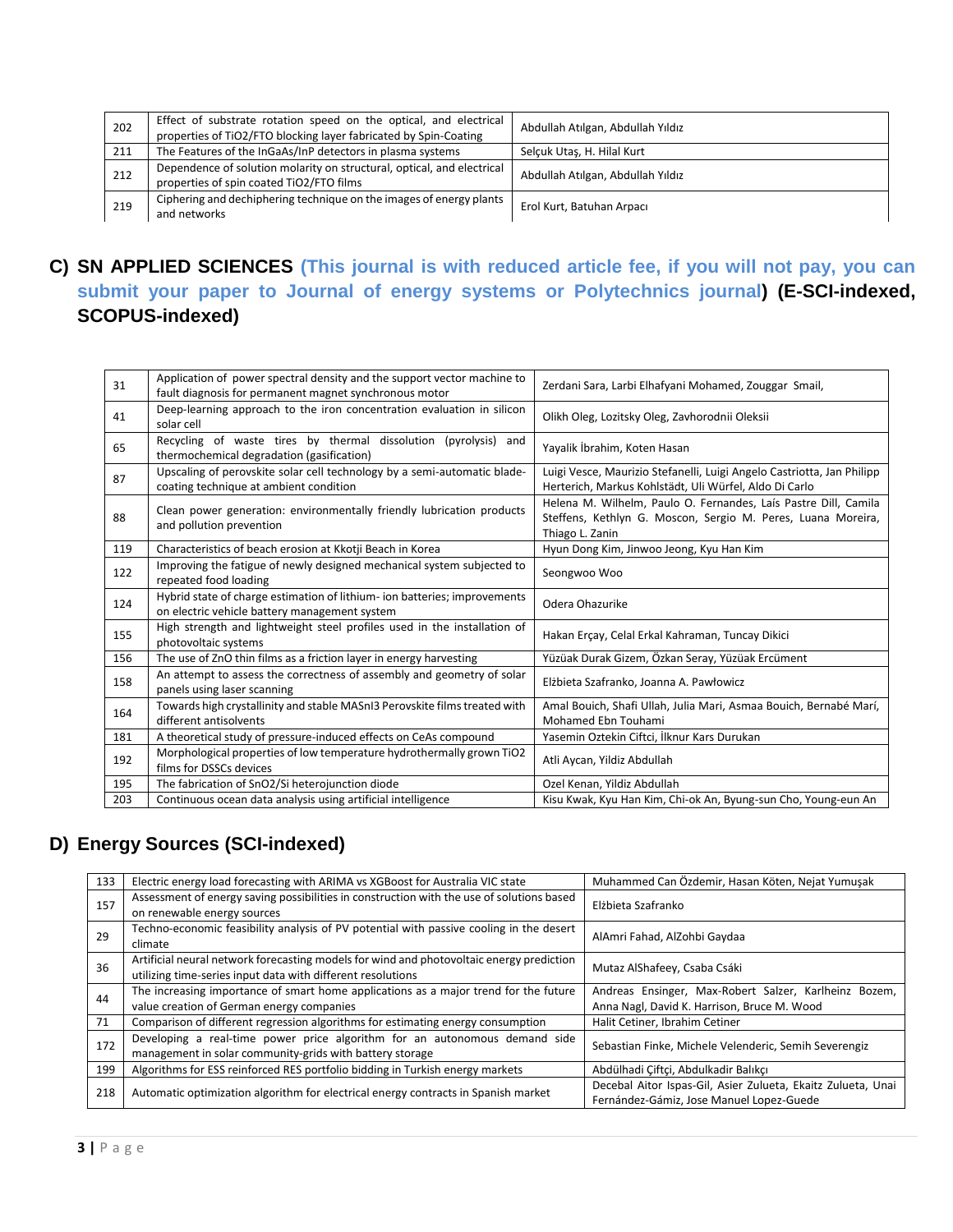#### **E) [Applied Solar Energy \(](http://onlinelibrary.wiley.com/journal/10.1002/%28ISSN%291099-047X)SCOPUS-indexed)**

| 178 | Ab initio calculations of the mechanical, vibration and bond nature of the CdSr compound | İlknur Kars Durukan, Yasemin Oztekin Ciftci   |
|-----|------------------------------------------------------------------------------------------|-----------------------------------------------|
| 179 | Analysis of optical properties of the CeTI intermetallic structure                       | İlknur Kars Durukan, Yasemin Oztekin Ciftci   |
| 182 | Optoelectronic properties of Zn doped Lead free photovoltaic CsSnI3 compound             | Yasemin Oztekin Ciftci                        |
| 193 | Molarity of precursor dependent morphological properties hydrothermally grown TiO2 films | Atli Aycan, Yildiz Abdullah                   |
| 196 | The investigation of UV detection performance of SnO2/p-Si heterojunction                | Ozel Kenan, Yildiz Abdullah                   |
| 200 | p-n heterojunction diode based on TiO2/p-Si                                              | Sekertekin Betül, Ozel Kenan, Yildiz Abdullah |
| 201 | Various receipts TiO2 based pastes for semi-flexible DSSCs                               | Abdullah Atılgan, İrem Sütçü, Abdullah Yıldız |
| 206 | Filamentation in a plasma cell with GaP wafer                                            | H. Hilal Kurt, B.G. Salamov                   |
| 207 | Mean electron energy distribution in a plasma system with ZnSe                           | H. Hilal Kurt                                 |
| 209 | Gas discharge systems with CdSe electrode                                                | Selcuk Utas, H. Hilal Kurt                    |

### **F) Journal of Polytechnics (E-SCI-indexed)**

| 12  | Design the superconducting magnet power supply for medical proton accelerator                                                                                  | Shengmin Pan                                                                                                                   |
|-----|----------------------------------------------------------------------------------------------------------------------------------------------------------------|--------------------------------------------------------------------------------------------------------------------------------|
| 39  | Wireless charging systems for electric vehicles: Review article                                                                                                | Kerry Sado, Lokman Hadi                                                                                                        |
| 62  | New concepts and technologies for electrical machines and mechanical engineering                                                                               | Aldan A. Sapargaliyev, Amangeldy M. Zhunusbekov,<br>Nurlan Ungarov                                                             |
| 89  | Distance protection based on the synchrophasor data in control room                                                                                            | Igor Ivanković, Dalibor Brnobić                                                                                                |
| 128 | The magnetic saturation effect on fault diagnosis in squirrel cage induction motor using current<br>park's vector pattern                                      | Chaouch Abdellah, Belaid Mohamed,<br>Meflah<br>Abderrahmane Mohamed Reda,                                                      |
| 129 | Effect of the three main directions of an external magnetic field on the free convection in Fe3O4-<br>water nanofluid filled cubic enclosure                   | Maache Mouna Battira, Chehhat Abdelmadjid, Noui<br>Samira, Bessaih Rachid                                                      |
| 146 | ESS influence investigation on the operation of critical network nodes                                                                                         | Virginijus Vasylius                                                                                                            |
| 162 | TCAD-model of betavoltaic battery structure with vertical micro trenches                                                                                       | Konstantin Petrosyants, Andrey Pugachev, Igor<br>Kharitonov, Dmytry Dymov                                                      |
| 170 | Advanced exergoeconomic evaluation of a cogeneration system combined with a drying unit of<br>fertilizers                                                      | Asmae Echeeri, Mostafa Maalmi                                                                                                  |
| 175 | Modelling and control of a hybrid wind solar system optimized by fuzzy based MPPT controller                                                                   | Mennad Mebrouk, Bentaallah Abderrahim, Djeriri<br>Yousef, AmeurAissa, Bessas Aicha                                             |
| 180 | The physical properties of newly synthesized superconductor compound LaNiGe via Ab-initio<br>calculatios                                                       | Yasemin Oztekin Ciftci, İlknur Kars Durukan                                                                                    |
| 183 | The impact of the external environment on energy consumption in residential ventilation and<br>air-conditioning systems on the example of north-eastern Poland | Aldona Skotnicka-Siepsiak                                                                                                      |
| 210 | Theoretical plasma simulation results of the microdischarge cell with GaSb cathode                                                                             | Selçuk Utaş, H. Hilal Kurt                                                                                                     |
| 216 | Multipurpose sensor designed to monitor electrochemical parameters of 12 V lead acid battery<br>blocks                                                         | Javier Olarte, Jaione Martínez de Ilarduya, Ekaitz<br>Zulueta, Raquel Ferret, Unai Fernández-Gámiz, Jose<br>Manuel Lopez-Guede |

#### **G) SUSTAINABILITY (**Article Processing Charge exists. If you do not have financial support, You can submit to Journal of Energy Systems**) (SCI-indexed)**

| 5  | Establishing reduced thermal mathematical model (RTMM) for a space<br>equipment                        | Mustafa Akbulut, Zafer Karadayi, Ahmet H. Ertas                                                                                                           |
|----|--------------------------------------------------------------------------------------------------------|-----------------------------------------------------------------------------------------------------------------------------------------------------------|
| 35 | Power control strategy of a photovoltaic system                                                        | Bedoud Khouloud, Bahi Tahar, Merabet Hichem                                                                                                               |
| 37 | Performance assessment of the windows glazing system for the office<br>building                        | Pinar Usta, Basak Zengin                                                                                                                                  |
| 40 | Exergy assessment of the energy efficiency of the clean room air<br>treatment system                   | Andrei Sergeevich Riabyshenkov, Valery Ivanovich Karakeyan, Nikolay Romanovich<br>Kharlamov, Mikhail Aleksandrovich Gundartsev, Valeria Pavlovna Sharaeva |
| 43 | Effect of Estonian woody biomass gasification temperature on the<br>composition of the producer gas    | Alejandro Lyons Cerón, Alar Konist, Heidi Lees, Oliver Järvik                                                                                             |
| 48 | Performance investigation of an integrated solar-powered RO/Adsorption<br>cooling trigeneration system | Ahmed A. Hassan, Ahmed E. Elwardany, Ibrahim I. El-Sharkawy                                                                                               |
| 51 | Energetic analysis of a PVT-based solar-driven hybrid adsorption-<br>compression refrigeration system  | Mohamed G. Gado, Tamer F. Megahed, Shinichi Ookawara, Sameh Nada, Ibrahim<br>I. El-Sharkawy                                                               |
| 52 | Testing the Abrasion resistance of broadband anti-reflection coatings for<br>solar modules             | Sibel Yilmaz, Adam Michael Law, John Michael Walls                                                                                                        |
| 55 | Hybrid dedicated outdoor air system in buildings                                                       | Dararat Tongdee, Somchai Maneewan, Chantana Punlek                                                                                                        |
| 70 | Development of an adaptive control system for a hot water supply using<br>solar power plant            | Vasily Stan, Yury Koshlich, Aleksandr Belousov, Nadezhda Koshlich                                                                                         |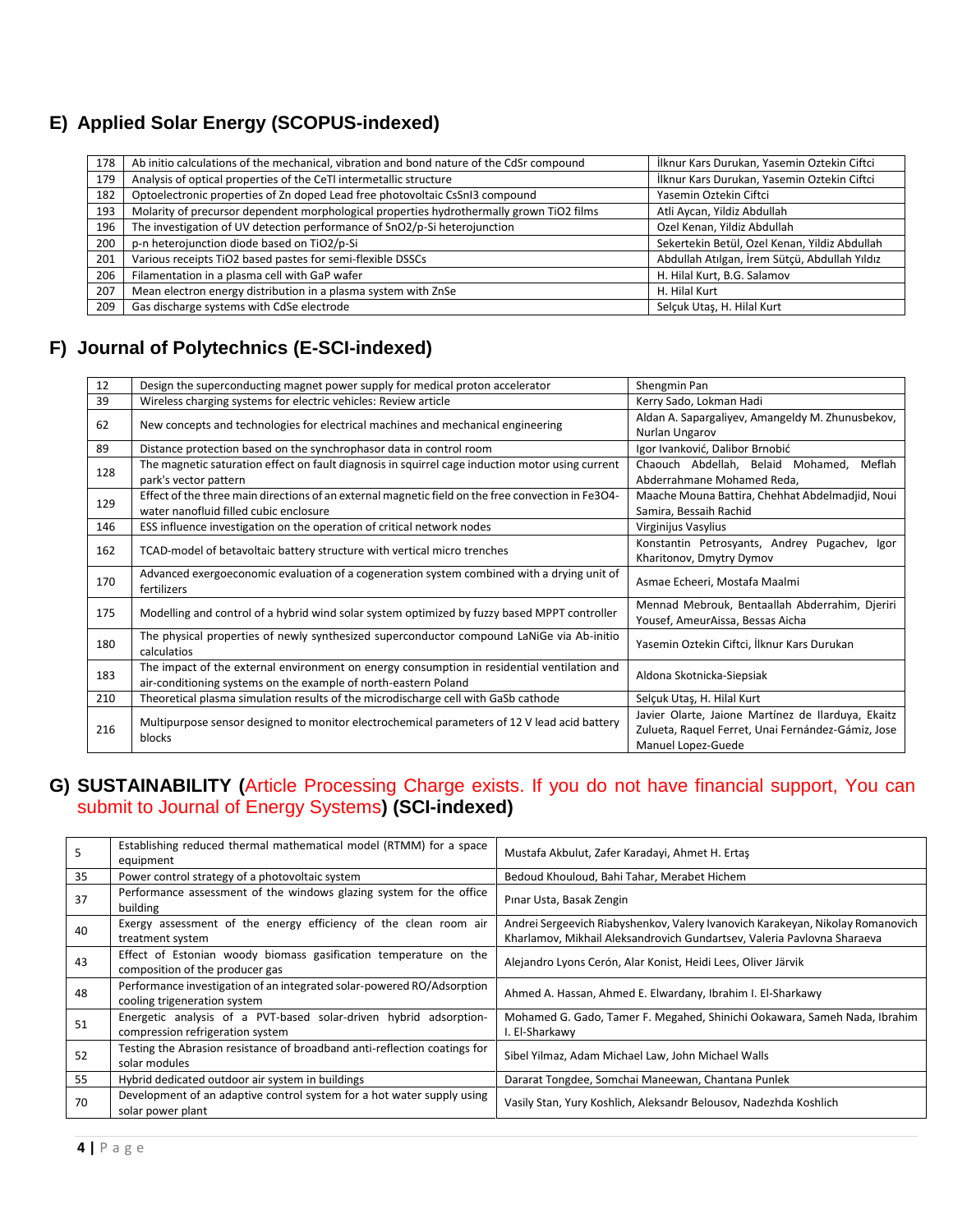| 76  | Performance of a combined power and cooling system under solar, solar<br>storage and storage mode of operations                           | Tapan Kumar Gogoi, Utpal Kumar Dutta                                                                                                                            |
|-----|-------------------------------------------------------------------------------------------------------------------------------------------|-----------------------------------------------------------------------------------------------------------------------------------------------------------------|
| 92  | Torrefaction and carbonization of water hyacinth stems and leaves:<br>impact on energy                                                    | Amr Moataz Sanad, Hamdy Hassan, Hassan Shokry, Shinichi Okawara, Ahmed<br>Elwardany                                                                             |
| 96  | Computational thermal-fluid coupling analysis of a variable nozzle turbine<br>for solar power generation                                  | Abdelmadjid Chehhat, Arrif Toufik, Mouna Maache                                                                                                                 |
| 104 | Solar collector with increased heat transfer efficiency                                                                                   | Andrey Batukhtin, Sergey Batukhtin, Marina Baranovskaya, Pavel Safronov                                                                                         |
| 113 | Mode excitation energy                                                                                                                    | Tarık Tufan, Hasan Köten                                                                                                                                        |
| 121 | Issues of renewable energy sources with grid-tied inverter connected to<br>an off-grid system                                             | Mantas Zelba, Tomas Deveikis, Justinas Barakauskas                                                                                                              |
| 123 | Geothermal projections in Colombia from oil & gas industry                                                                                | López-Ramos Eduardo, Patiño-Suarez Cesar, A., Alvarez - Gutierrez Angela, P.,<br>López-Pulido Albeiro, Gonzalez-Penagos Penagos, Pinilla - Granados Daniela, M. |
| 126 | Energy efficiency improvement for the mobile air conditioning systems                                                                     | Cenk Onan, Serkan Erdem                                                                                                                                         |
| 137 | Use of synthesis gas as fuel for a solid oxide fuel cell                                                                                  | Jesus Antonio. Álvarez-Cedillo, Teodoro Álvarez-Sánchez, Mario Aguilar-Fernández                                                                                |
| 142 | The importance of natural insulation building materials in sustainable<br>energy efficient buildings                                      | Filiz Bal Koçyiğit, Hatice Mehtap Öz, Gülsen Bilge Ülkü, Elmas Pak, Cahit Canberk,<br>Ece Dinç, Barış Koçyiğit, Ercan Köse, Oğuz Emrah Turgut                   |
| 151 | Numerical investigation of energy desorption from magnesium nickel<br>hydride based thermal energy storage                                | Sumeet Kumar Dubey, K. Ravi Kumar                                                                                                                               |
| 153 | Application of PEMFC electrical fluctuation for in-situ diagnostics                                                                       | Evgenii Denisov                                                                                                                                                 |
| 154 | Single-phase grid-connected inverter with high frequency isolation for DC<br>nano-grids                                                   | Ruiz Caldera Luis Jorge, Beristáin Jiménez José Antonio, Mendivil Cuadras Hiram,<br>Pérez Ramírez Javier                                                        |
| 168 | Analysis and optimization of hybrid wind and solar PV Generation system<br>for off-grid small village                                     | Nabaz Mohammedali<br>Rasool,<br>Serkan Abbasoğlu,<br>Mehrshad Radmehr<br>Hashemipour                                                                            |
| 173 | Investigation of geometries for increasing the energy density in<br>electromechanical battery flywheels                                   | Daniel Coppede, Marco Antonio de Souza, Renato Chaves Souza, Wilson Carlos da<br>Silva Junior, Roberto Nunes Duarte, Fabio da Silva Bortoli, Carlos Frajuca     |
| 185 | Analysis of the actual and standard consumption of thermal energy in<br>buildings                                                         | <b>Bogacz Piotr</b>                                                                                                                                             |
| 197 | Thermal analysis and parametric study on the influence of thermo-<br>physical properties on dropwise condensation heat transfer           | Mete Budakli                                                                                                                                                    |
| 198 | Iterative ekf-based parameter estimation algorithm for a nonlinear PMSM<br>model                                                          | Artun Sel, Cosku Kasnakoglu                                                                                                                                     |
| 205 | High performance ion-exchange microporous zeolite material for<br>application in the cold plasma device                                   | B.G. Salamov, H. Hilal Kurt                                                                                                                                     |
| 213 | Electric vehicle energy efficiency contribution through laboratory<br>implementation                                                      | Felipe A. Núñez-Donoso, Jose Manuel Lopez-Guede, Ekaitz Zulueta, Unai<br>Fernandez-Gamiz, Jose Antonio Ramoz-Hernanz                                            |
| 215 | Automatic identification algorithm of equivalent electrochemical circuit<br>based on electroscopic impedance data for a lead acid battery | Javier Olarte, Jaione Martínez de Ilarduya, Ekaitz Zulueta, Raquel Ferret, Unai<br>Fernández-Gámiz, Jose Manuel Lopez-Guede                                     |
| 217 | Cell-set modelling of an active rotating microtab on a DU91W(2)250 airfoil                                                                | Alejandro Ballesteros-Coll, Koldo Portal-Porras, Unai Fernandez-Gamiz, Iñigo<br>Aramendia, Ekaitz Zulueta, Jose Manuel Lopez-Guede                              |
| 221 | MPPT system implementation for a piezoelectric energy harvester                                                                           | Erol Kurt, Davut Özhan                                                                                                                                          |
| 222 | Analysis of atmospheric transported particulate matter and investigation<br>of its effects on solar panel                                 | Murat Altıntaş, Serdal Arslan                                                                                                                                   |
| 229 | Sodium doped cadmium telluride (CdTe:Na) thin films prepared by the<br>Spray pyrolysis method                                             | Shadia J. Ikhmayies                                                                                                                                             |

### **H) Computers and Informatics (Journal link : [https://dergipark.org.tr/tr/pub/ci\)](https://dergipark.org.tr/tr/pub/ci)**

| -23 | Renewable energy supply chain network design                         | Bader A. Al-Ablani, Marwa Mekky M, Noura A. Al-Ghimlas                        |  |
|-----|----------------------------------------------------------------------|-------------------------------------------------------------------------------|--|
| -24 | Power loss calculation of photovoltaics using python                 | Kerry Sado, Ismail Ali, Lokman Hadi, Shivan Sado                              |  |
|     | Data extraction of perovskite solar cells materials by using natural | Mary Zuleika Jiménez Díaz, Cristian David Camacho Parra, Mónica Andrea Botero |  |
| 74  | language processing tools                                            | Londoño, Alexander Sepúlveda Sepúlveda, Camilo Andres Otálora Bastidas        |  |
|     |                                                                      | Vladimir Velikorossov, Yury Korechkov, Maksim Maksimov, Ona Grazyna           |  |
| 184 | Innovative activity of integrated business structures                | Rakauskiene, Anatoliy Kolesnikov, Evgeniy Genkin                              |  |

### I**) [Technology and Economics of Smart Grids and Sustainable Energy](https://www.springer.com/journal/40866/) (SCOPUS-indexed)**

| 228 | Developing a LoRa based IoT application for outdoor street lighting fault detection in<br>smart cities | Ezgim Celik, Mehmet Tekerek                                                                                             |
|-----|--------------------------------------------------------------------------------------------------------|-------------------------------------------------------------------------------------------------------------------------|
| 148 | Smart grid simulation based on high level architecture                                                 | Abdul Razaq, Muhammad Majid Hussain, Muhammad Siddique                                                                  |
| 54  | Design of 2S2L based buck - boost converter with wide conversion range                                 | Nagi Reddy Bandi, Prasanna Chunduru, Neelima Kalahasti, Surya<br>Prakash Jalli, Akshay Reddy Bobbala, Dinesh Goud Kotha |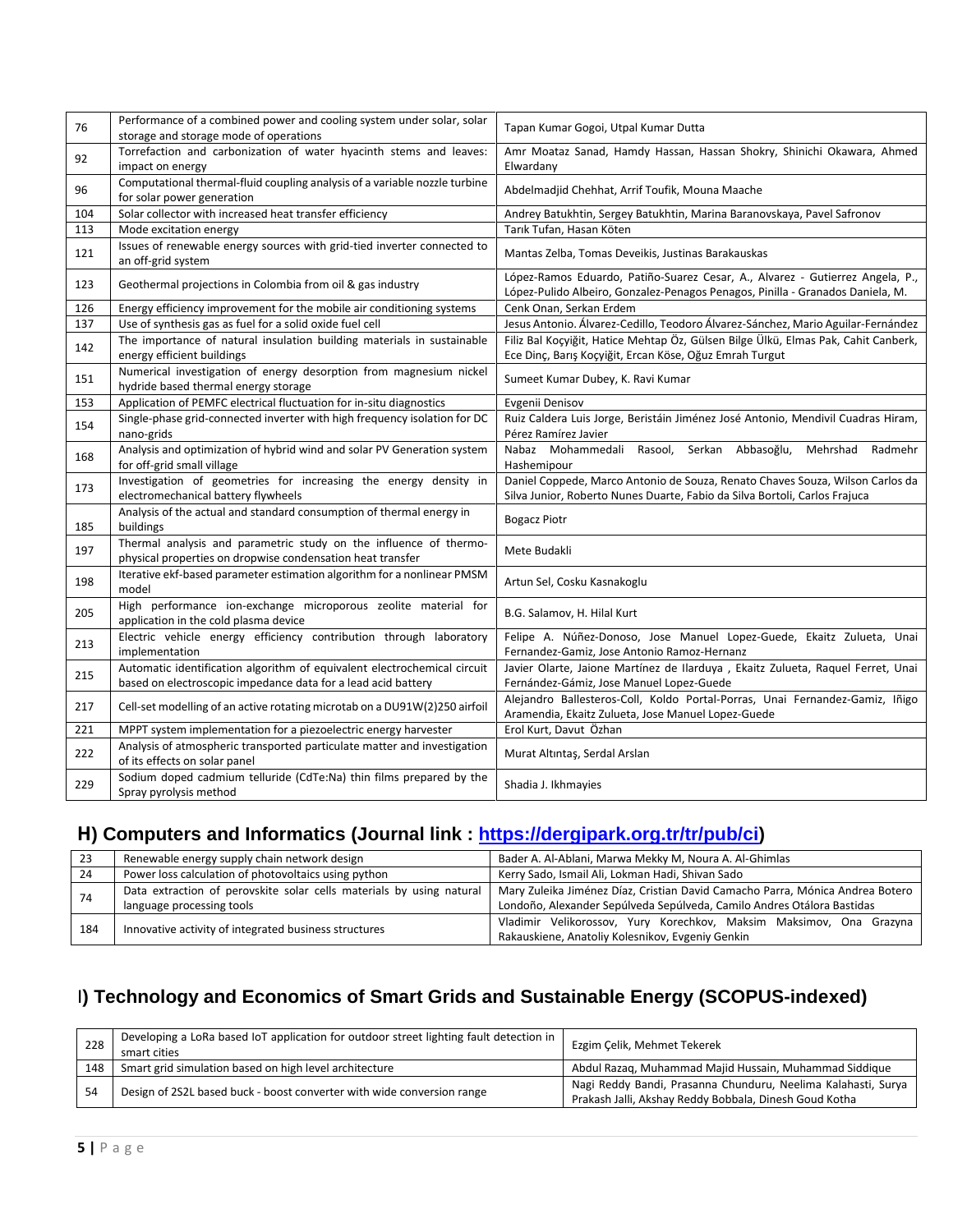| 60  | Estimating of the leakage inductance value for single-phase isolation transformer with<br><b>ANFIS</b> | Busra Aslan, Selami Balci, Ahmet Kayabasi, |
|-----|--------------------------------------------------------------------------------------------------------|--------------------------------------------|
| -61 | Technological forecasting for electric battery technology in the electric vehicle industry             | Koten Hasan                                |

#### J) **ENERGIES** (Article Processing Charge exists. If you donot have financial support, You can submit to Journal of Energy Systems ) (**SCI-indexed**)

| 32  | The impact of radiant heating on the performance of sustainable<br>constructional component under elevated temperature: Part 2                          | Wail N. Al-Rifaie, Talal Al-Hajri, Waleed K. Ahmed                                                                                                                                                                                                                                               |
|-----|---------------------------------------------------------------------------------------------------------------------------------------------------------|--------------------------------------------------------------------------------------------------------------------------------------------------------------------------------------------------------------------------------------------------------------------------------------------------|
| 42  | Determining of optimal tilt angle of solar panels in three cities in Albania                                                                            | Buzra Urim, Mitrushi Driada, Serdari Eduart, Topciu Daniela, Muda Valbona                                                                                                                                                                                                                        |
| 46  | Thermal energy grid simulation (TEGSim) for smart urban regions                                                                                         | David Huber, Viktoria Illyés, Veronika Turewicz, Stefan Hoyer, Gregor Götzl,<br>Karl Ponweiser                                                                                                                                                                                                   |
| 50  | Development of energy saving system based on microcontroller for boiler<br>manufacturer                                                                 | Ibrahim Cetiner, Halit Cetiner                                                                                                                                                                                                                                                                   |
| 56  | Energy analysis of vapor compression refrigeration cycle using a new<br>generation refrigerants with low global warming                                 | Rabah Touaibi, Koten Hasan                                                                                                                                                                                                                                                                       |
| 77  | Enhancing the flexibility of electricity generation and heating for Kızıldere<br>Il geothermal power plant by demonstrating heat storage systems        | Hakan Alp Sahiller, Ural Halaçoğlu, Raziye Şengün, İsmail Pekdüz, Sylvie<br>Rougé, Elie Ghanatos, Jérôme Pouvreau, Pall Valdimarsson, Sebastian<br>Gamish, Mayra Paulina Alferez Luna, Shiladitya Paul, Alexandre Sabard,<br>Francesco Fanicchia, Volkan Ediger, Gokhan Kirkil, Emilien Baudouin |
| 94  | Determination of wind energy potential and evaluation of the feasibility<br>analysis of a wind turbine via RETScreen for Çerkezköy, Turkey              | Ahmet Erhan Akan, Aytac Perihan Akan                                                                                                                                                                                                                                                             |
| 99  | On Minimization of the group variability of intermittent renewable<br>generators                                                                        | Dubravko Sabolić, Roman Malarić                                                                                                                                                                                                                                                                  |
| 105 | Effect of position of heat flux profile on the absorber surface of parabolic<br>trough solar collector for direct steam generation                      | Ram Kumar Pal, K. Ravi Kumar                                                                                                                                                                                                                                                                     |
| 131 | Bio-energy characteristics of black pine (Pinus nigra<br>Arn.)<br>hydrodistillation waste products                                                      | Hafize Fidan, Stanko Stankov, Nadezhda Petkova, Bozhidar Bozadziev,<br>Milen Dimov, Lazar Lazarov, Apostol Simitchiev, Albena Stoyanova                                                                                                                                                          |
| 138 | An averaged large-signal model method of DC-DC isolated forward<br>resonant reset converter based on solar cells battery charger for IoT<br>application | Pattarapongsathit Wachiravit, Bilsalam Anusak                                                                                                                                                                                                                                                    |
| 149 | Contribution to the study of a DFIG wind energy generation system based<br>on a quasi Z inverter                                                        | Larafa Ahcene, Oudina Sofiane, Bahi Tahar                                                                                                                                                                                                                                                        |
| 152 | A comparative study of melting performance for ultra-high temperature<br>latent storage system                                                          | Alok Kumar Ray, Dibakar Rakshit, K. Ravi Kumar, Hal Gurgenci                                                                                                                                                                                                                                     |
| 156 | The use of ZnO thin films as a friction layer in energy harvesting                                                                                      | Yüzüak Durak Gizem, Özkan Seray, Yüzüak Ercüment                                                                                                                                                                                                                                                 |
| 167 | Evaluation of the temperature impact on the production of photovoltaic<br>energy in the Brazilian national scene                                        | Gustavo Neves Margarido, Federico Bernardino Morante Trigoso, Renato<br>Chaves Souza, Wilson Carlos da Silva Junior, Roberto Nunes Duarte, Fabio<br>da Silva Bortoli, Carlos Frajuca                                                                                                             |
| 171 | Kriging surrogate models for optimization in energy-efficient building<br>design                                                                        | Salma Lahmar, Rachida Idchabani, Mostafa Maalmi                                                                                                                                                                                                                                                  |
| 176 | Energy production using water collectors subjected to solar radiation to<br>improve building indoor thermal conditions                                  | Eusébio Conceição, João Gomes, Mª Manuela Lúcio, André Ramos, Hazim<br>Awbi                                                                                                                                                                                                                      |
| 177 | Evaluation of mechanical and thermodynamic properties of BaZn<br>compound by DFT                                                                        | İlknur Kars Durukan, Yasemin Oztekin Ciftci                                                                                                                                                                                                                                                      |
| 204 | Stability analysis of sunken vessel for artificial reef use                                                                                             | Hyun Dong Kim, Kyu Han Kim, Hyumin Oh                                                                                                                                                                                                                                                            |
| 220 | Comparison of the efficiency values of the rectifiers used in the RF energy<br>harvesting systems                                                       | Kayhan Çelik, Erol Kurt                                                                                                                                                                                                                                                                          |